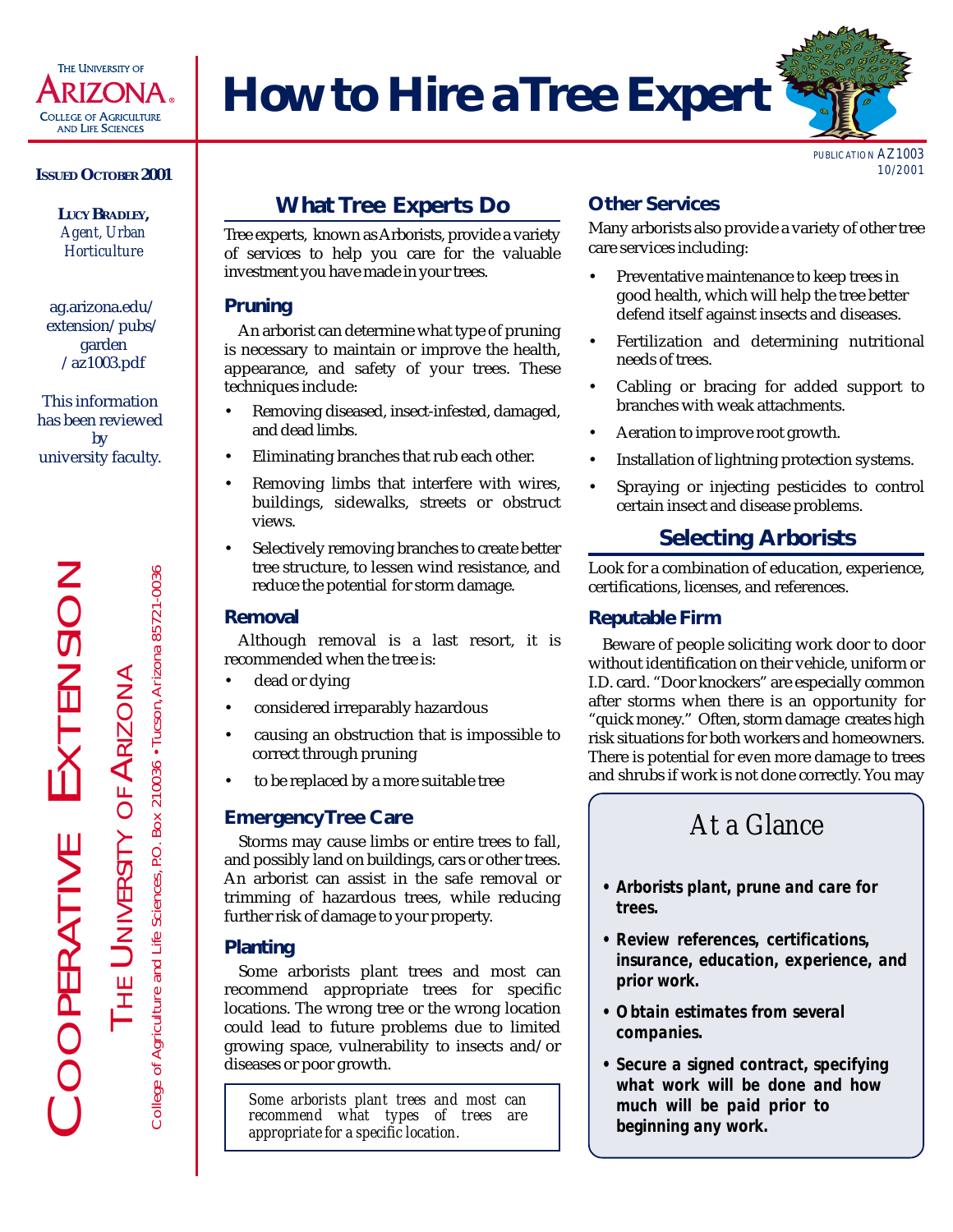want to phone the Industrial Commission in Phoenix, at (602) 542- 4411 and inquire as to whether the firm carries Workers Compensation. You may also wish to call the Arizona Department of Revenue to assure that the company is legal and paying proper taxes. More than one person working on your property constitutes a "business operation and employment of employees" and therefore, the company must carry all state required insurance, as well as payment of taxes.

#### **Insurance**

Request to have a certificate of insurance (including proof of liability for personal and property damage) sent to you directly from the insurance agent. This does not cost either party any money. Be sure to call the insurance company to verify that the policy is current, even if the certificate has not expired. Under some circumstances you can be held financially responsible if an uninsured worker is hurt on your property, or damage is done to a neighbor's property.

#### **References**

Ask for and verify local references. Visit and inspect some of their work. Talk to previous clients. Experience, education and a good reputation are signs of a good arborist.

#### **Certifications**

Ask for proof of membership in professional organizations and professional certifications. Certification does not guarantee high quality work, but it does demonstrate a basic level of professional capability and commitment to the field. Call the following associations to request a list of certified professionals practicing in your area.

#### **International Society of Arboriculture (ISA)**

(217) 355-9411, (217) 355-9516 fax or http://www.isa-arbor.com

This society offers two levels of certification: Certified Arborist and Certified Tree Worker. Certification requires a broad basic knowledge of tree biology, species identification and selection, soils and tree nutrition, planting, pruning, cabling, bracing and problem diagnosis and management. It also requires 18 months of experience in Arboriculture and 30 hours of continuing education every three years. From the ISA web site you may enter your zip code or city and obtain a list of certified arborists in your area.

#### **National Arborists Association (NAA)**

(603)314-5380, 1-800-733-2622, (603)314-5386 fax, http://www.natlarb.com

Membership in NAA is comprised of commercial tree care service firms. It has developed sets of standards for pruning, cabling and other techniques widely used in the industry.

*Ask for proof of membership in professional organizations and professional certification.*

#### **The American Society of Consulting Arborists** (301) 947-0483

Membership is for practicing arborists who specialize in advising, diagnosing, recommending treatments, making appraisals and offering legal testimony in court. Signifies a high degree of professionalism in arboriculture. Requires academic foundation, extensive work experience, professional affiliations, and references.

#### **Estimates**

Have more than one arborist give you an estimate. You may be required to pay for the estimate but two or more opinions are worth your extra effort. Remember that pruning is an art. The arborist's skill and professionalism may be more important than low bid.

#### **Responsible Practices**

While some arborists are not equipped to service every aspect of every job, a good arborist can advise and direct in all areas of tree care (pruning, fertilizing, cabling/bracing, lightning protection, pest control, etc.)

If reducing the height of the tree is a goal, a good arborist will use "drop crotching" or "crown restoration" techniques. They will not simply chop off the top of the tree at the desired height.

A good arborist will not use climbing spikes, except in emergencies, if the tree is to remain in the landscape.

Beware of an arborist who is eager to remove a living tree. Removal should be a last resort.

#### **Cost**

Well cared–for trees can contribute up to 15 percent of your property value, so the expense of proper care is an excellent investment. Commercial arborists have large investments in equipment and training. Trucks, hydraulic booms, chippers, sprayers, stump cutters and chain saws represent major capitol investments and maintenance costs. Labor, insurance, safety training, and continuing education add to the overhead. The price charged for the job reflects all of these costs as well as a reasonable margin of profit. You may cut down on the cost by scheduling your work well in advance. By coordinating with your neighbors you may be able to obtain a group discount.

# **Contract**

A contract is the key to preventing misunderstandings and assuring the work is performed to the standards you expect. Most companies have their own forms, and conditions vary widely. Read the document carefully and check with your attorney if you have questions. There are several key items that a contract should include:

- 1) The date that work is to begin and end.
- 2) Exactly what work will be done. For example, "Prune all dead, dying, diseased and weak branches 1.5 inches or greater in diameter."
- 3) Specify that the work will be done according to the